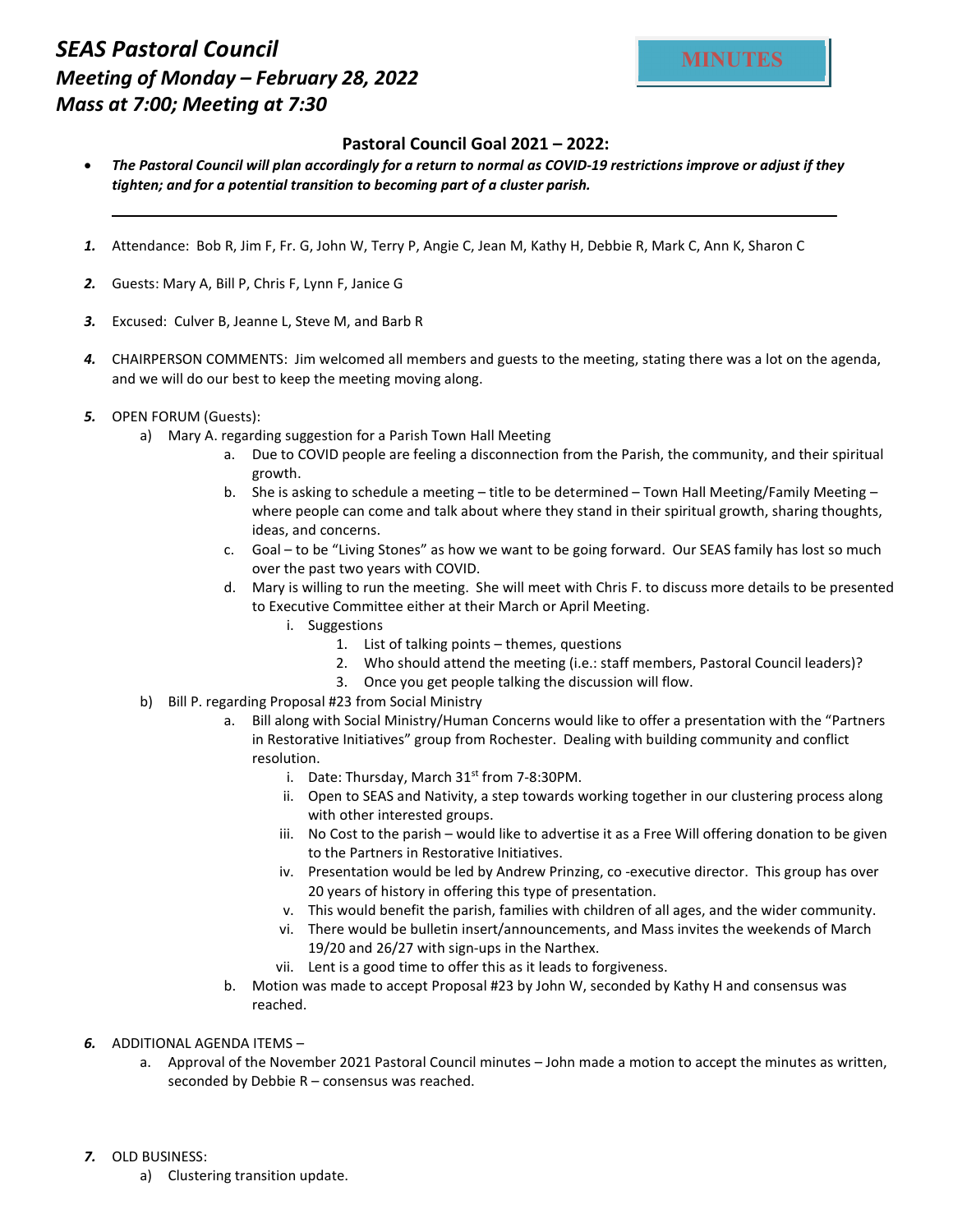- a) Fr. McC has published that he is planning on retiring June 2023
- b) No further meetings have been planned at this point.
- b) Tabernacle update.
	- a) No updates on the arrival of the Tabernacle.
	- b) Father has contacted ME Burgess for an update as of this evening he has not heard back.
- c) Synod question responses.
	- a) We had between 8-10 parishioners respond to the request for input.
	- b) Chris and Sharon worked for days to compile the responses into the required format by the Diocese.
		- a) Each response was limited to 1500 characters/spaces.
		- b) Responses were combined where they were alike, no changes were made to the intent of the response. Spelling and word flow were revised to improve readability.
		- c) Responses are due by the Diocese by the end of March.
		- d) Sharon C. made a motion to accept the responses as presented and to be submitted to the Diocese. Jean M seconded, and consensus was reached.
- d) Discussion on time and talent.
	- a) We have had about 105 Time and Talents returned.
	- b) Responses were low many people seem to be waiting to see what happens with COVID before committing to volunteer.
	- c) All Committee Chairs/Ministries Leaders were given and emailed copies of their volunteer lists which also included the volunteers from last year who didn't recommit. They are encouraged to reach out to all on the list to invite and welcome volunteers.
	- d) As in the past if we need volunteers for a specific purpose we have usually had a good response it might take some "shoulder tapping" and "personal invites" to get people back involved.

## 8. NEW BUSINESS:

- e) Rooftop cross from the railroad depot.
	- a) Father announced this past weekend that he was bringing back the Cross that is on top of the Railroad Depot. He told the parish the history of the 120-year-old cross and said that PC would decide how and where to display the cross once it is here.
	- b) Father mentioned that he is working with Randy C on retrieving the cross once the weather improves.
	- c) Ideas were discussed about where to best display and how to: i.e. Over the outside of the main entrance, in the Narthex along with the how to share the history of the cross.
	- d) Chris F shared that he and Lynn have been members of the parish almost since the beginning, along with being the chairperson of Liturgy in the beginning.
		- a) Staff had discussed the Cross at a previous Staff Meeting and there were questions about why it was left on the Depot, the History of where the cross came from, and how to best honor/display the cross.
		- b) Chris contacted Fr. A. to learn more
			- a) Fr. A. shared the history of the cross at the old St. Bernard's.
			- b) He talked about his desire to leave the cross in its present location
				- a) To be part of the history of the Railroad Depot
				- b) Left as symbol that the building had been a place of worship
				- c) It was part of the history of the Town of Hamlin and the connection to all
				- d) Pastoral Council at the time chose to leave the cross there some 30 years ago.
				- e) Fr. A, acknowledges that he is no longer the Pastor, but that it is his wish to have cross remain on the Depot.
				- f) Fr. A. requested that we ask the parishioners for their input as he did in the past.
	- e) Father mentioned that Canon Law Relegation of a Building states that all religious items must be removed when the building is no longer a church.
	- f) There were many who felt that subject should have been brought to Council before the announcement to the Parish.
		- a) Conversation should have taken place before the Parish was told it was coming back.
		- b) Members of Pastoral Council feel that things are being done without the conversation, and that as a Council we are to represent the Parish, and we are to speak for the members of the Parish family.
		- c) Without such conversations, members of Council don't feel that they are representing the parish as they should, thus the parish members are not being heard.
	- g) After the discussion and input from members and guests, the Council understands the reasoning behind bringing the cross to SEAS.
	- h) It was suggested that before we proceed with any changes that are done to the buildings and worship space, that part of the planning is run through Liturgy Committee. They have the Arts and Environment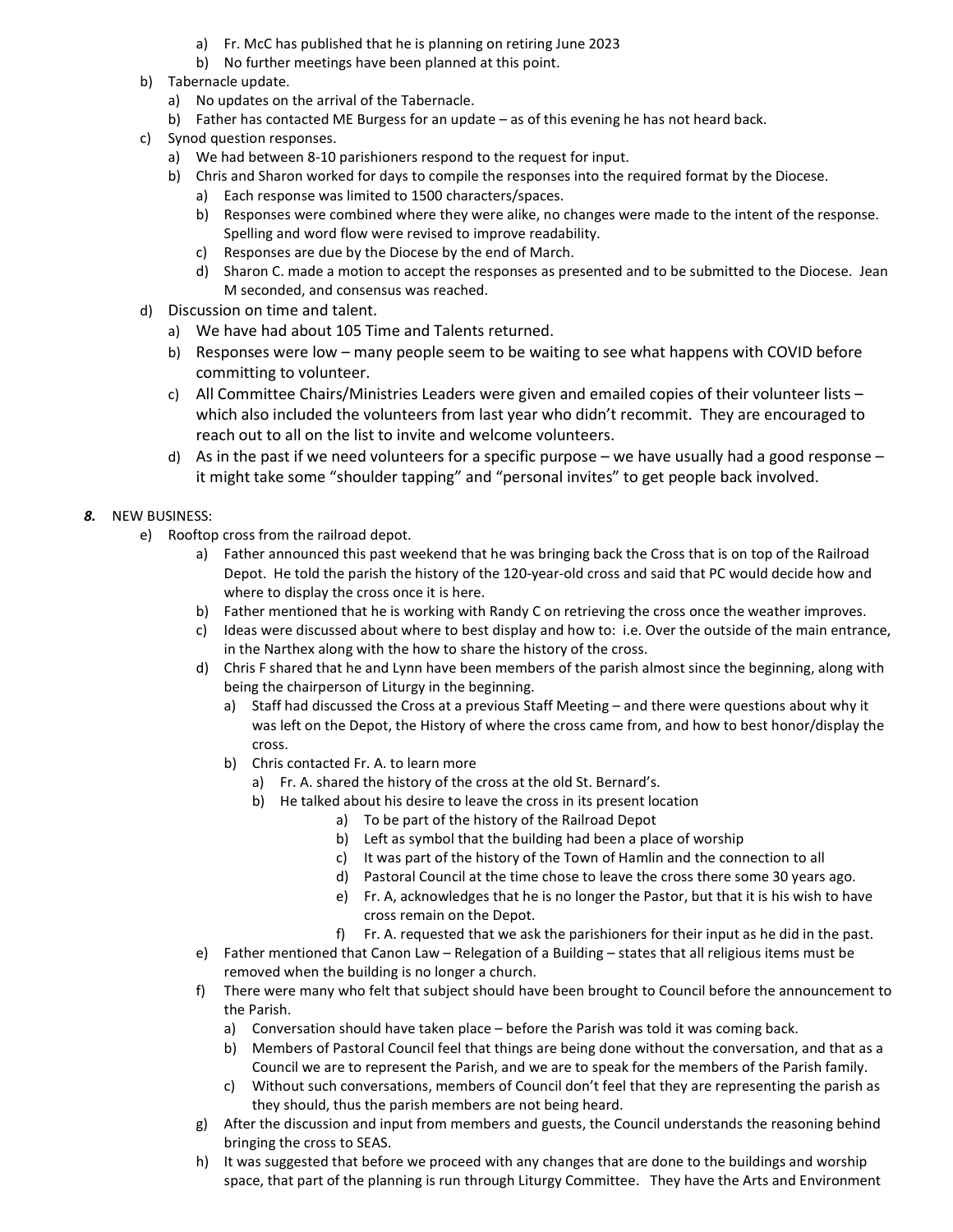people as part of their committee.

- i) Motion was made to bring back the cross to SEAS and have further discussion with input from Liturgy as to the displaying was made by Terry P, seconded by Mark C. Consensus was reached.
- f) Proposal #22 from Social Ministry.
	- a) Kathy H presented Proposal #22 changing the name of Social Ministry to Human Concerns. The name change was more in line with what the committee is – many hear Social Ministry and think it means social gatherings. As part of the clustering process our committee is working with Nativity's committee which is called Human Concerns. There are many common areas and common goals that Nativity and SEAS can work together on.
		- a) "We can both collect backpacks and school supplies and help our communities working together for the common goal.
	- b) Motion was made by Debbie R to approve Proposal #22 and change the name to HUMAN CONCERNS. Motion was seconded by Sharon C and consensus was reached.
- 9. MONTHLY COMMITTEE/STEWARDSHIP REPORTS: Minutes were distributed for both January and February, Motions to accept and seconded include both reports.
	- Parish Life Jeanne L
		- Jeanne was excused from the meeting and there has been no activity to report.
		- Note: The Coffee Hours were a big success and enjoyed by everyone who attended. People were happy to gather and have a chance to chat with their fellow parishioners. A free will offering basket was set up on Sunday and \$64 was donated. Only cost to SEAS was the orange juice and coffee, all baked goods were donated by volunteer bakers from Time and Talent.
	- Executive Bob R
		- Bob deferred to the minutes, Jim Flanagan made a motion to accept the minutes, seconded by Kathy H and consensus was reached.
	- Social Ministry **Kathy H** 
		- Kathy deferred to the minutes, with an apology for the delay in getting the February minutes out. Paper copies were distributed before the meeting began. Debbie R made a motion to accept the minutes, seconded by John W and consensus was reached.
	- Faith Formation Sharon C
		- Sharon deferred to the minutes. Ann K made a motion to accept the minutes, seconded by Angie C and consensus was reached.
	- Facilities John W
		- John W deferred to the minutes. Sharon C made a motion to accept the minutes, seconded by Bob R and consensus was reached.
	- Finance Council **Debbie R** 
		- Debbie deferred to the minutes.
		- The weekend of March 5/6 Debbie will talk at both Masses to let the Parish know our CMA Status we are just under \$10,000 short at this time
		- Repairs to the Rectory have been accomplished, painting and replacement of the toilet.
		- Looking at the 2022-2023 budget Facilities will be looking at the cost to install heat tape to the roof edges to help eliminate the ice buildup that we had this year, along with the leaks in the two small bathrooms. They will obtain estimates this spring.
		- Terry P made a motion to accept the minutes, seconded by Father G and consensus was reached.
		- Liturgy Barb R
			- Barb R was excused minutes were distributed. (Kathy H and Chris F were available for any questions) Bob R made a motion to accept the minutes, seconded by John W and consensus was reached.

## 10. PASTORAL LEADER COMMENTS:

- a. Lenten Zoom presentation Tuesday evenings during Lent. St. Paul's letter to the Romans.
	- a. Invite was emailed out to parishioners, and a request for publication in Nativity's bulletin was sent.
	- b. Those interested are to email the office and the Zoom link will be sent to them.
- b. Painting of the Rectory Father appreciates the volunteers who painted the rectory while he was away. He has issued a thank you in the bulletin.
- c. Cluster Update and Tabernacle Update was addressed above.
	- a. Once we have a date for the return of the tabernacle Father would like to invite Bishop Matano to attend.
- d. Stations of the cross there was some confusion regarding Zoom presentation of Stations, we haven't done so in the past. Father will offer Stations after the Friday 5:30 Masses during Lent.